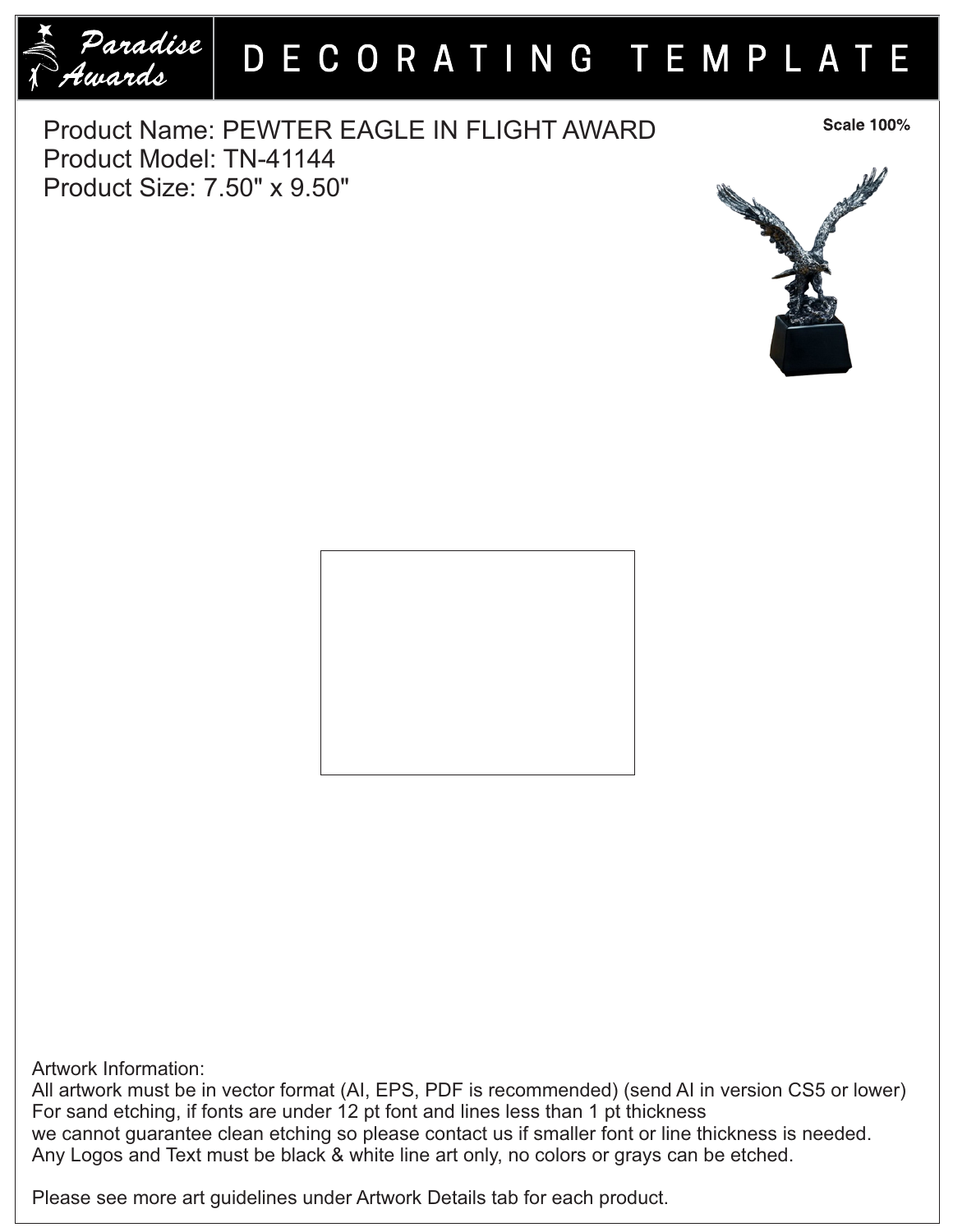

## DECORATING TEMPLATE

Product Name: PEWTER EAGLE IN FLIGHT AWARD Product Model: TN-41143 Product Size: 10.00" x 11.50"

**Scale 100%** 



Artwork Information:

All artwork must be in vector format (AI, EPS, PDF is recommended) (send AI in version CS5 or lower) For sand etching, if fonts are under 12 pt font and lines less than 1 pt thickness we cannot guarantee clean etching so please contact us if smaller font or line thickness is needed. Any Logos and Text must be black & white line art only, no colors or grays can be etched.

Please see more art guidelines under Artwork Details tab for each product.